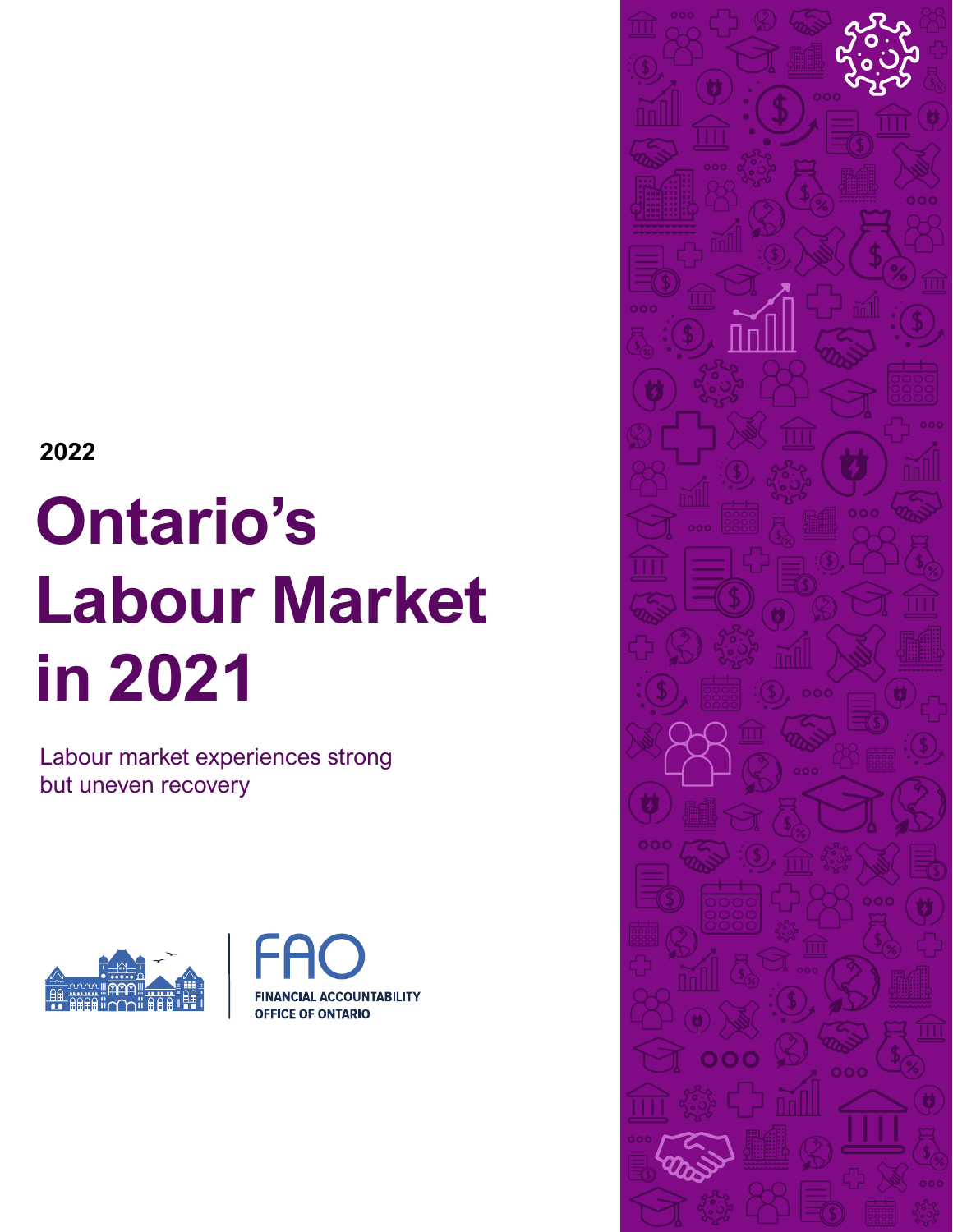

# Summary

This report provides an update on Ontario's labour market performance in 2021. It presents a summary of the overall labour market in the province, followed by information for demographic groups, industries, major cities, immigrants and visible minorities. The report highlights some major challenges facing Ontario's labour market and provides a brief update on the impact of the COVID-19 Omicron variant on the labour market in January 2022.

#### Total employment in Ontario rebounded strongly in 2021 as pandemic-related restrictions were eased

- Following the sharp job loss caused by the COVID-19 pandemic shutdowns, Ontario employment rebounded strongly in 2021, with jobs increasing by 344,800 (a 4.9 per cent rise compared to 2020). This marked the largest annual job gain on record and raised employment essentially to the 2019 pre-pandemic level.
- The province's annual unemployment rate declined to 8.0 per cent in 2021, down from 9.6 per cent in 2020. Despite this progress, the unemployment rate in 2021 was well above the pre-pandemic rate, as a larger number of job seekers entered the labour market looking for work.

#### Employment recovery was uneven, with some groups remaining far below pre-pandemic levels

- Strong job gains were observed among all age groups. Despite recording the fastest job growth in 2021, youth (15-24 years) employment was 6.9 per cent below the 2019 pre-pandemic level.
- Female workers saw larger job gains in 2021 compared to males. However, overall female employment in the province remained slightly below the pre-pandemic level, reflecting weak job recovery among young females.
- Almost all major industry groups recorded higher employment in 2021. Faced with ongoing restrictions, employment in low-wage industries with close customer contact, including accommodation and food services, wholesale and retail trade, and transportation and warehousing, remained below pre-pandemic levels.
- Employment increased noticeably across most major Ontario cities. However, employment in 2021 remained below pre-pandemic levels for 11 of the 16 major cities, with Greater Sudbury (5.6 per cent lower than 2019) the farthest from recovery.

#### Lingering effects of the pandemic continue to pose challenges to many workers

• Despite the strong overall job recovery, there are challenges related to long-term labour market trends and the lingering impacts of the pandemic. Some workers have struggled with unemployment for long periods of time, others are affected by a shift in skill requirements to softer and more advanced technical abilities, and hiring difficulties persist despite record job vacancies, notably in accommodation and food services.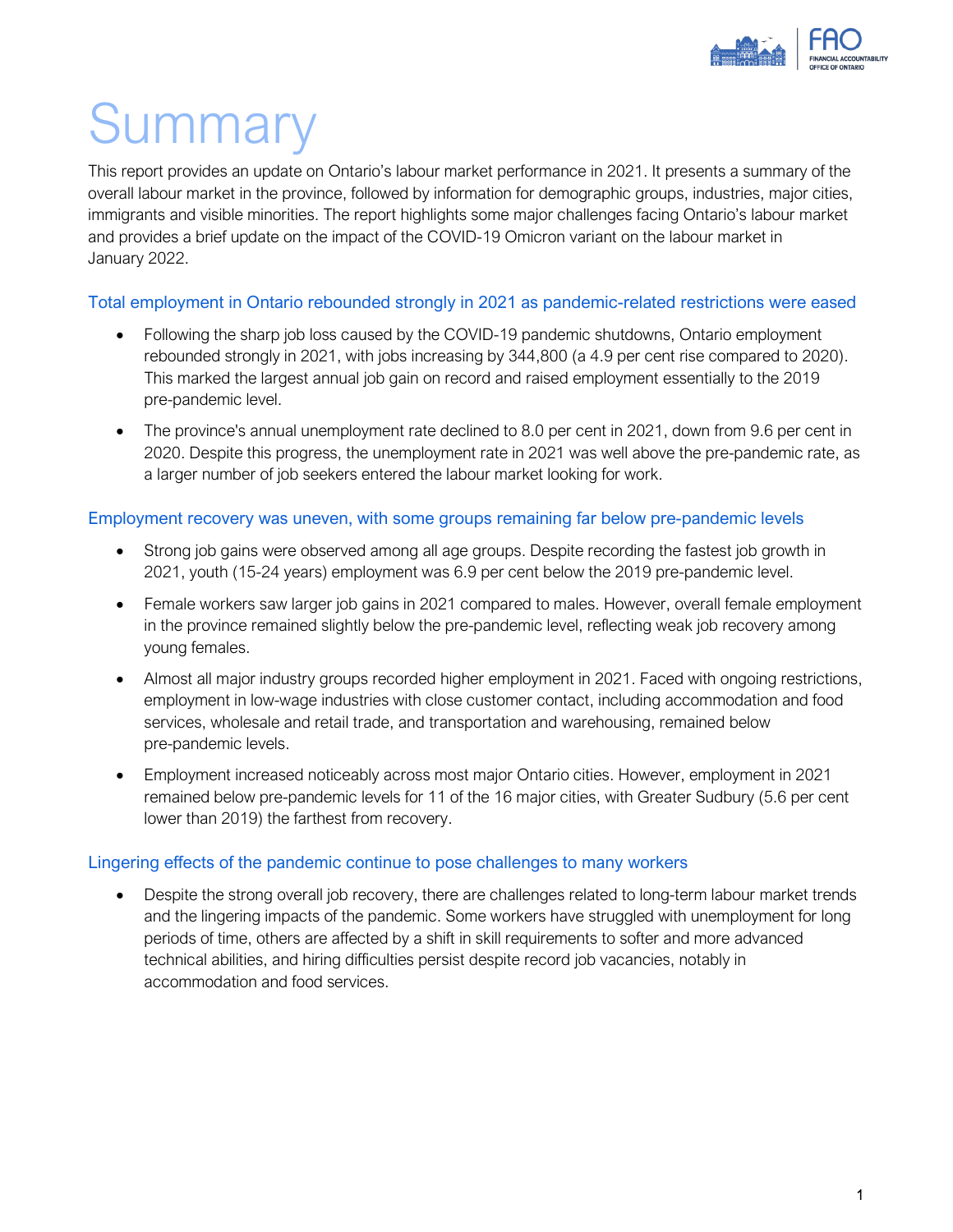

#### Omicron variant caused temporary setback in the province's labour market in early 2022

• With select COVID-19-restrictions re-enacted in January 2022, employment dropped by 145,700 while the unemployment rate rose more than a full percentage point to 7.3 per cent. However, employment is expected to rebound as the economy reopened in February.[1](#page-2-0)



Figure 1: Employment among some groups remained below the pre-pandemic level

<span id="page-2-0"></span>Note: The numbers represent the employment change from 2019 to 2021. The figure highlights several groups that experienced the slowest recovery in employment. However, it does not include all groups where employment remains below pre-pandemic 2019 levels. Source: Statistics Canada and FAO.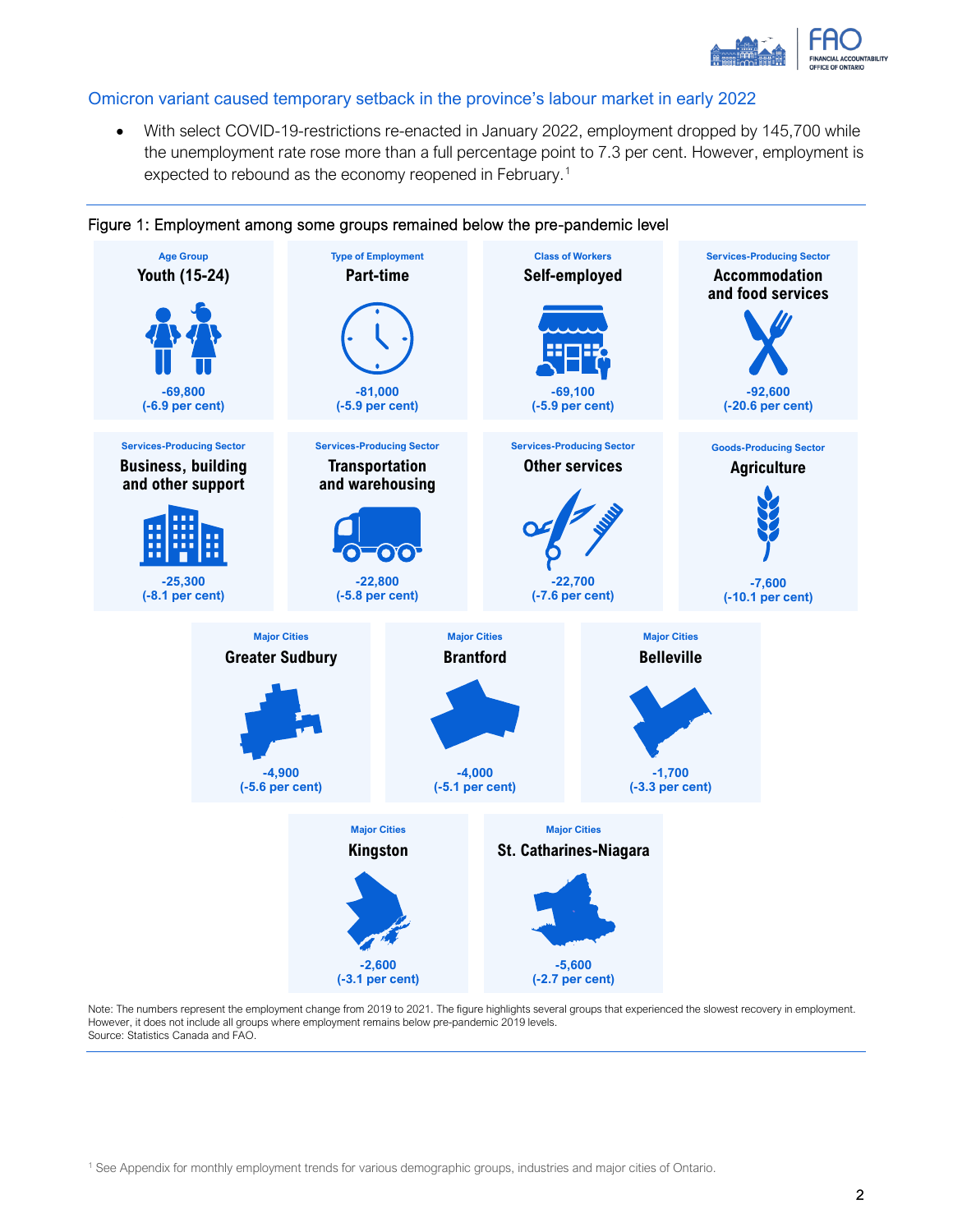

## Jobs rebounded strongly in 2021 as the economy gradually reopened

Ontario's labour market rebounded strongly in 2021, following the record job loss in 2020. According to Statistics Canada's Labour Force Survey, the province gained 344,800 jobs in 2021 (a 4.9 per cent increase), the largest annual increase in employment on record.<sup>[2](#page-3-0)</sup> The record job gains brought employment essentially back to the pre-pandemic 2019 level (0.1 per cent below).

As pandemic-related restrictions were eased in 2021, more people entered the job market looking for work, raising the province's labour force participation rate to 64.9 per cent, matching its pre-pandemic rate. The annual unemployment rate declined to 8.0 per cent in 2021, down from 9.6 per cent in 2020. Despite the improvement, the unemployment rate remained above the pre-pandemic rate of 5.6 per cent in 2019.



Figure 2: Ontario saw strongest job gains on record in 2021

<span id="page-3-0"></span>On an average annual basis, job gains occurred in both the public (98,100 or 7.2 per cent) and private sectors (265,700 or 5.8 per cent). In the public sector, employment gains were recorded in educational services, and health care and social assistance, while private-sector job growth was widespread across various sectors including professional, scientific and technical services; wholesale and retail trade; and manufacturing. Just over three-quarters of these paid job gains in 2021 were in permanent positions. In contrast to paid employment, self-employment continued to decline, dropping 1.7 per cent (-19,000) in 2021, following a 4.3 per cent loss in the previous year. The decline in self-employment was concentrated in business, building and other support services.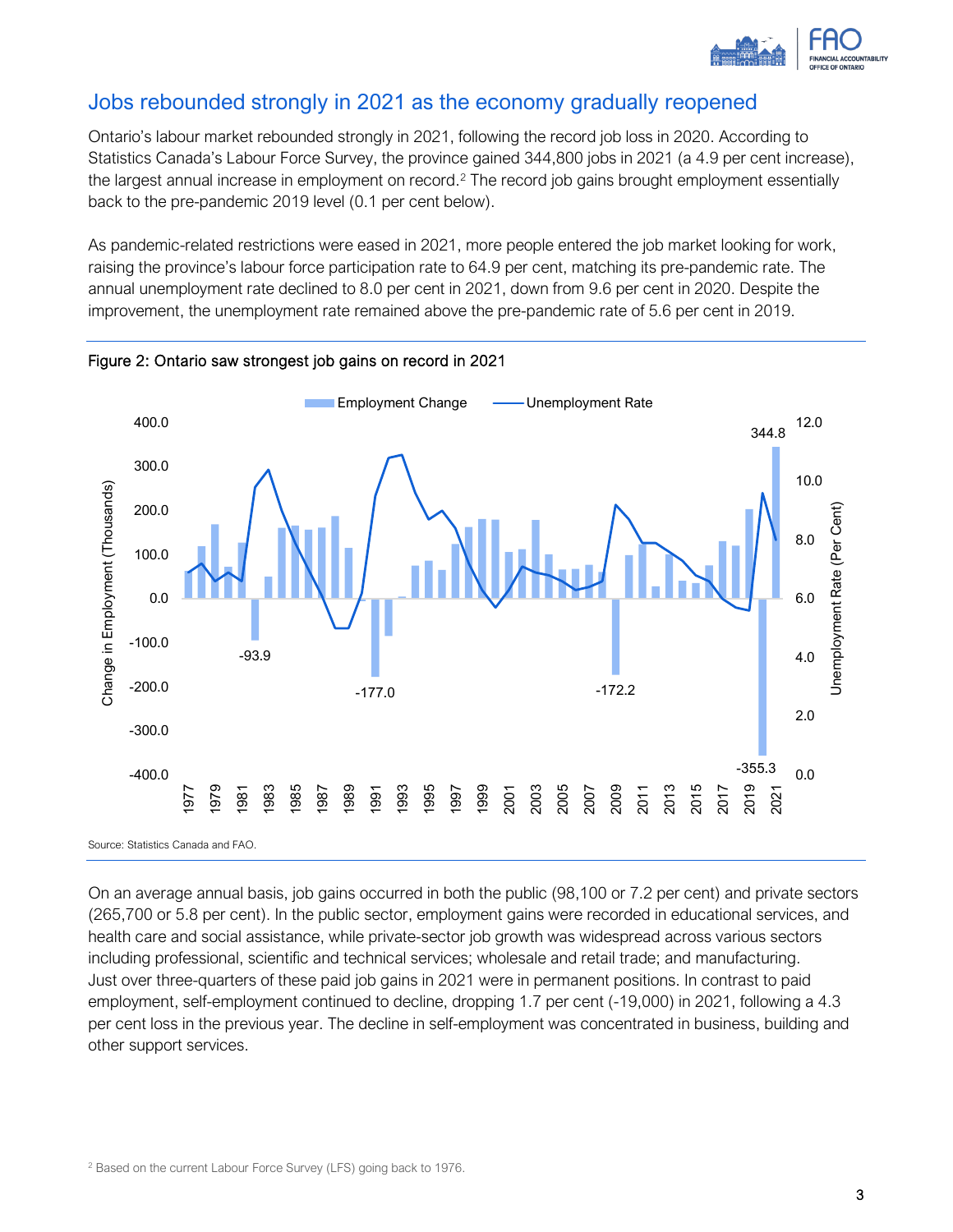

Part-time employment grew at a faster pace (5.8 per cent or 71,300) in 2021 compared to full-time employment (4.7 per cent or 273,400). Despite the growth, part-time employment remained 5.9 per cent below the 2019 pre-pandemic level.

As a number of sectors that employ a high share of women reopened throughout 2021, Ontario's total female employment increased by 181,200 (5.5 per cent), larger than the 163,600 (4.4 per cent) job gains by male workers. However, total female employment in 2021 remained slightly below the pre-pandemic level due to weak job recovery among young females,<sup>[3](#page-4-0)</sup> while total male employment was slightly above the 2019 level.

|                           | <b>Annual Employment Change in 2021</b><br>(Thousands) | <b>Comparison to Pre-pandemic 2019</b><br>(Thousands) |
|---------------------------|--------------------------------------------------------|-------------------------------------------------------|
| <b>Type of Employment</b> |                                                        |                                                       |
| Full-time                 | 273.4                                                  | 70.5                                                  |
| Part-time                 | 71.3                                                   | $-81.0$                                               |
| <b>Class of Workers</b>   |                                                        |                                                       |
| Private sector employees  | 265.7                                                  | $-22.9$                                               |
| Public sector employees   | 98.1                                                   | 81.5                                                  |
| Self-employed             | $-19.0$                                                | $-69.1$                                               |
| Type of Paid Employment*  |                                                        |                                                       |
| Permanent                 | 278.7                                                  | 100.0                                                 |
| Temporary                 | 85.1                                                   | $-41.4$                                               |
| Gender                    |                                                        |                                                       |
| Males                     | 163.6                                                  | 11.0                                                  |
| Females                   | 181.2                                                  | $-21.4$                                               |
| <b>Total</b>              | 344.8                                                  | $-10.5$                                               |

Figure 3: Employment for many workers did not recover to pre-pandemic level

\*Paid employment does not include self-employment. Note: Numbers may not add due to rounding.

Source: Statistics Canda and FAO.

## Labour market outcome by demographic groups

#### Healthy gains in 2021 lifted core-age employment slightly above the pre-pandemic level

<span id="page-4-0"></span>Jobs for core-age workers (25-54 years) increased by 197,400 (or 4.3 per cent) in 2021, bringing employment slighly above the 2019 pre-pandemic level. Core-age female workers saw larger job gains (113,200 or 5.2 per cent) compared to their male counterparts (84,200 or 3.5 per cent), with employment in both groups recovering above pre-pandemic levels. The unemployment rate among core-age workers declined from 7.7 per cent in 2020 to 6.6 per cent in 2021, with female workers experiencing a sharper drop compared to males. The labour force participation rate among Ontario's core-age workers rebounded to 86.9 per cent in 2021, the highest since 2005. The increase brought the participation rate among core-age female workers to 82.8 per cent, the highest on record.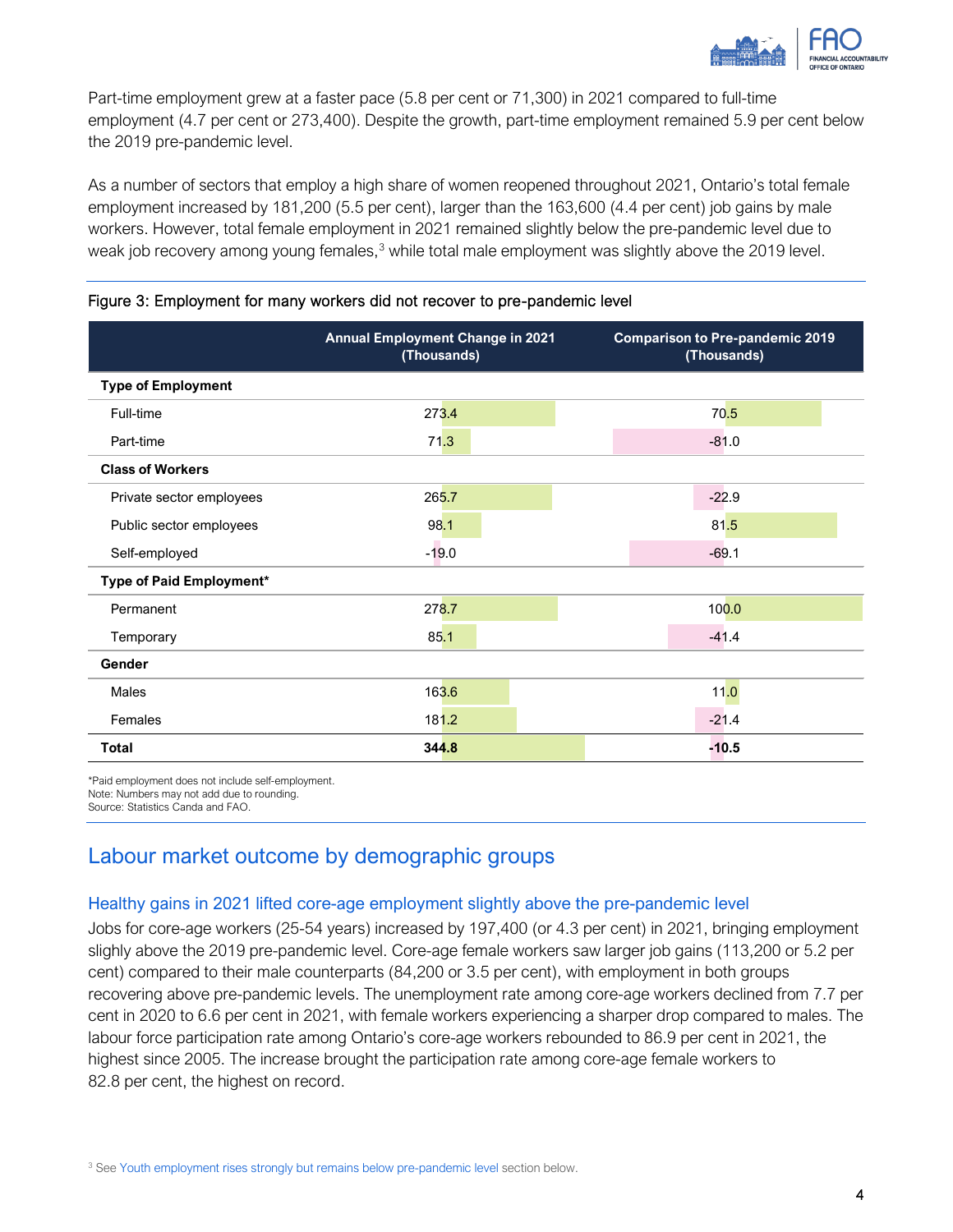



#### Figure 4: Strong recovery in Ontario's core-age employment in 2021

The vast majority (85.7 per cent) of employment gains for core-age workers were in full-time jobs (169,200 or 4.1 per cent), while the rest were in part-time positions (28,000 or 5.7 per cent). Nearly 60 per cent of the annual increase in core-age employment took place in educational services; professional, scientific and technical services; and wholesale and retail trade sectors.

#### <span id="page-5-0"></span>Youth employment rises strongly but remains below pre-pandemic level

The pandemic-related shutdowns had a pronounced impact on the province's young workers (15-24 years), who tend to have less labour market experience and be employed in less stable jobs. Despite record job gains (87,100 or 10.2 per cent) in 2021, youth employment in Ontario remained 6.9 per cent below 2019 levels. After reaching a historic peak of 22 per cent in 2020, the youth unemployment rate declined to a still-elevated 15.7 per cent in 2021. Although the labour force participation rate among young Ontarians recovered slightly in 2021 (+1.5 percentage points to 60.3 per cent), it was the second lowest on record.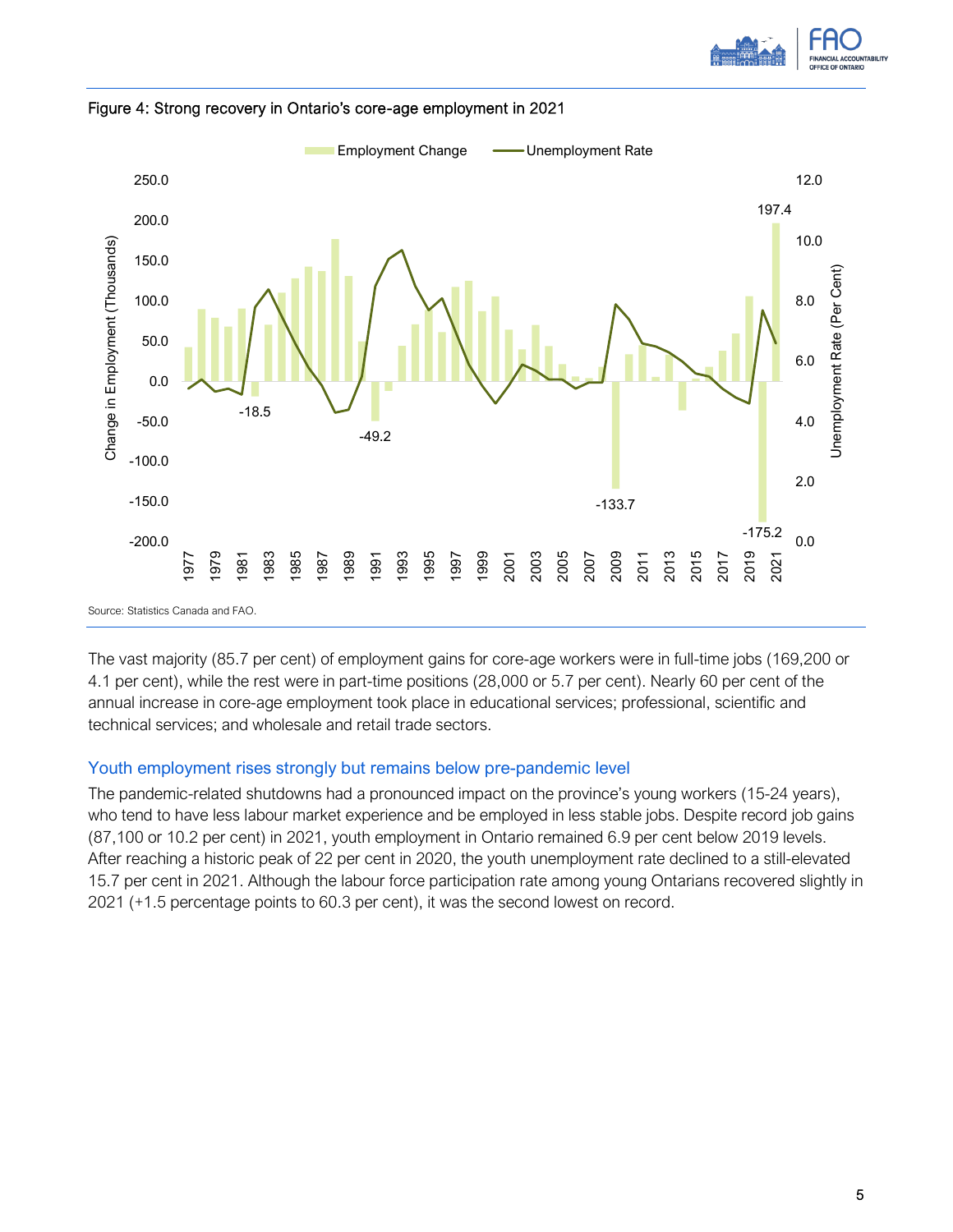





Youth part-time employment grew at nearly twice the pace (13.8 per cent or 55,000) compared to full-time employment (7.0 per cent or 32,000) in 2021. Total employment among young females increased at a faster pace (11.5 per cent) compared to their male counterparts (8.9 per cent). Despite the stronger pace of job growth, employment among young female workers remained farther below 2019 levels (-7.3 per cent) compared to young male workers (-6.5 per cent).

By sector, the majority of the annual job gains for young Ontarians were driven by health care and social assistance, wholesale and retail trade, and accommodation and food services industries. Youth employment remained the farthest from pre-pandemic levels in the information, culture and recreation industry (-36.6 per cent).

#### Older worker unemployment rate reached highest in nearly three decades

Employment among Ontarians aged 55 years and over increased by 60,400 (or 3.8 per cent) in 2021, recovering above the 2019 pre-pandemic level. A strong increase in the number of entrants to the job market helped lift the labour force participation rate of older Ontarians to 38.5 per cent in 2021, the highest on record. With the increase in labour force entrants outpacing job gains, the unemployment rate among this group rose for the second consecutive year to 7.2 per cent, the highest in nearly three decades.

About two-thirds of the annual job gains for older workers took place in professional, scientific and technical services, and manufacturing. Part-time employment among older workers continued to decline (-11,800 or -3.5 per cent) in 2021, partly offsetting gains in full-time jobs (72,200 or 5.8 per cent). Unlike other age groups, older females saw a slower pace of employment gains (2.9 per cent) compared to their male counterparts (4.6 per cent) in 2021.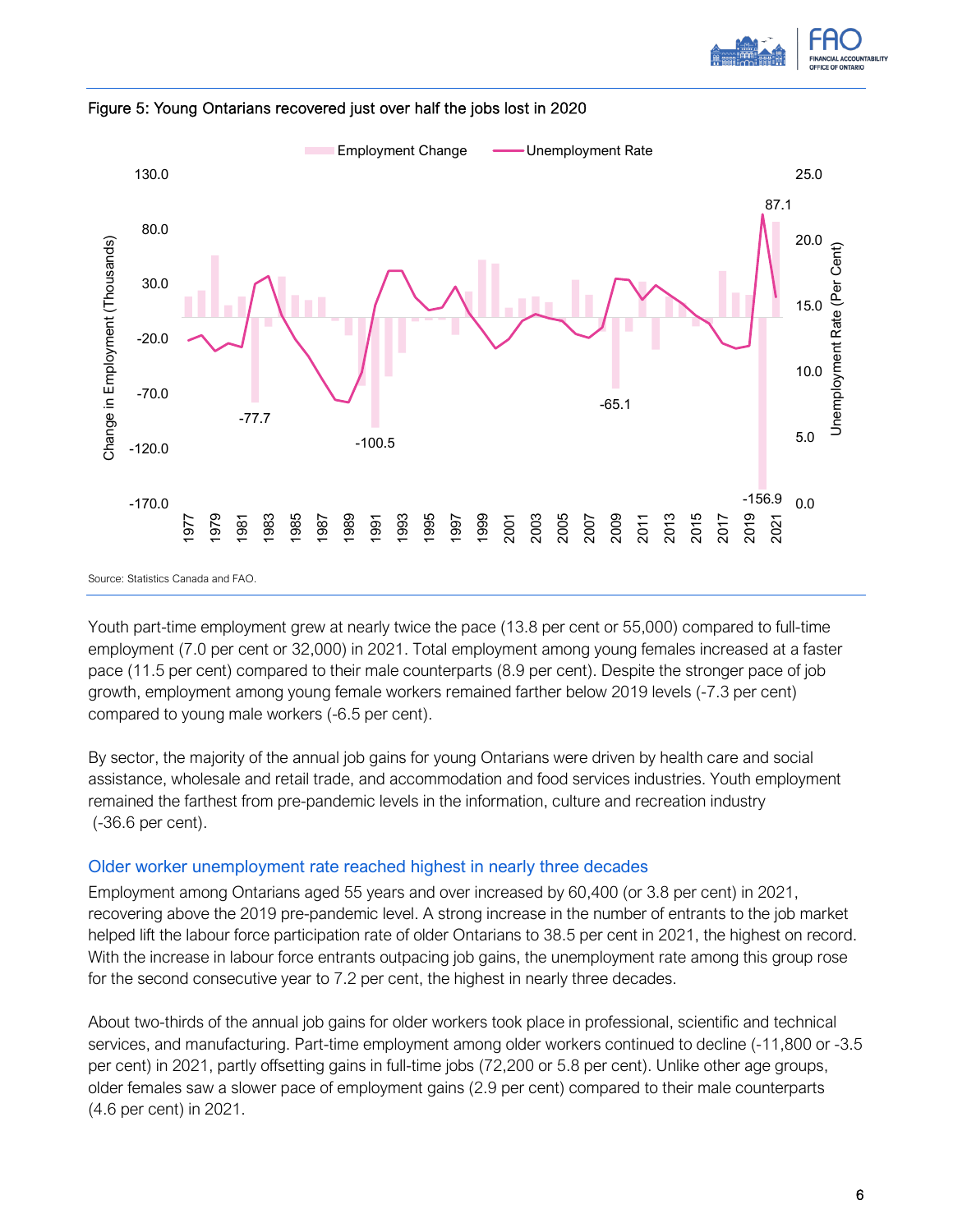

| <b>Age and Gender</b>     | <b>Annual Employment</b><br>Change in 2021<br>(Thousands) | <b>Comparison to</b><br>Pre-pandemic 2019<br>(Thousands) | <b>Unemployment Rate</b><br>(Per Cent) |      |      |
|---------------------------|-----------------------------------------------------------|----------------------------------------------------------|----------------------------------------|------|------|
|                           |                                                           |                                                          | 2019                                   | 2020 | 2021 |
| Youth (15-24 years)       | 87.1                                                      | $-69.8$                                                  | 12.0                                   | 22.0 | 15.7 |
| Males                     | 39.6                                                      | $-33.8$                                                  | 12.9                                   | 21.8 | 16.3 |
| Females                   | 47.5                                                      | $-36.0$                                                  | 11.0                                   | 22.2 | 15.0 |
| Core (25-54 years)        | 197.4                                                     | 22.2                                                     | 4.6                                    | 7.7  | 6.6  |
| Males                     | 84.2                                                      | 14.0                                                     | 4.6                                    | 7.4  | 6.6  |
| Females                   | 113.2                                                     | 8.3                                                      | 4.6                                    | 8.1  | 6.6  |
| Older (55 years and over) | 60.4                                                      | 37.1                                                     | 4.2                                    | 7.0  | 7.2  |
| Males                     | 39.8                                                      | 30.8                                                     | 4.2                                    | 6.8  | 7.0  |
| Females                   | 20.6                                                      | 6.3                                                      | 4.2                                    | 7.2  | 7.5  |
| <b>Total</b>              | 344.8                                                     | $-10.5$                                                  | 56                                     | 9.6  | 8.0  |

#### Figure 6: Summary of labour market outcomes for demographic groups

Note: Numbers may not add due to rounding.

Source: Statistics Canada and FAO.

# Ontario's industries saw uneven recovery from pandemic job losses

While a majority of industries in Ontario saw job gains in 2021, the pace of recovery has been uneven and employment in some of the hardest-hit sectors remained below 2019 levels.

#### Figure 7: Most industries saw jobs rebound in 2021, but employment in many remained below pre-pandemic levels

| <b>Industry</b>                                     | in 2020<br>(Thousands) | Annual Employment Change Annual Employment Change<br>in 2021<br>(Thousands) | <b>Comparison to</b><br>Pre-pandemic 2019<br>(Thousands) |  |
|-----------------------------------------------------|------------------------|-----------------------------------------------------------------------------|----------------------------------------------------------|--|
| Accommodation and food services                     | $-110.7$               | 18.1                                                                        | $-92.6$                                                  |  |
| Wholesale and retail trade                          | $-60.4$                | 45.4                                                                        | $-15.0$                                                  |  |
| Transportation and warehousing                      | $-38.2$                | 15.4                                                                        | $-22.8$                                                  |  |
| Health care and social assistance                   | $-30.5$                | 48.7                                                                        | 18.2                                                     |  |
| Construction                                        | $-25.2$                | 19.2                                                                        | $-6.0$                                                   |  |
| <b>Educational services</b>                         | $-25.0$                | 30.5                                                                        | 5.5                                                      |  |
| Information, culture and recreation                 | $-24.9$                | 31.9                                                                        | 7.0                                                      |  |
| Manufacturing                                       | $-24.0$                | 38.7                                                                        | 14.7                                                     |  |
| Business, building and other support services       | $-17.7$                | $-7.6$                                                                      | $-25.3$                                                  |  |
| Other services (except public administration)       | $-13.6$                | $-9.1$                                                                      | $-22.7$                                                  |  |
| <b>Utilities</b>                                    | $-5.1$                 | 2.7                                                                         | $-2.4$                                                   |  |
| Professional, scientific and technical services     | $-3.2$                 | 73.7                                                                        | 70.5                                                     |  |
| Agriculture                                         | $-3.2$                 | $-4.4$                                                                      | $-7.6$                                                   |  |
| Forestry, fishing, mining, guarrying, oil and gas   | 1.0                    | $-0.3$                                                                      | 0.7                                                      |  |
| Public administration                               | 8.8                    | 23.8                                                                        | 32.6                                                     |  |
| Finance, insurance, real estate, rental and leasing | 16.8                   | 18.1                                                                        | 34.9                                                     |  |
|                                                     |                        |                                                                             |                                                          |  |

Source: Statistics Canada and FAO.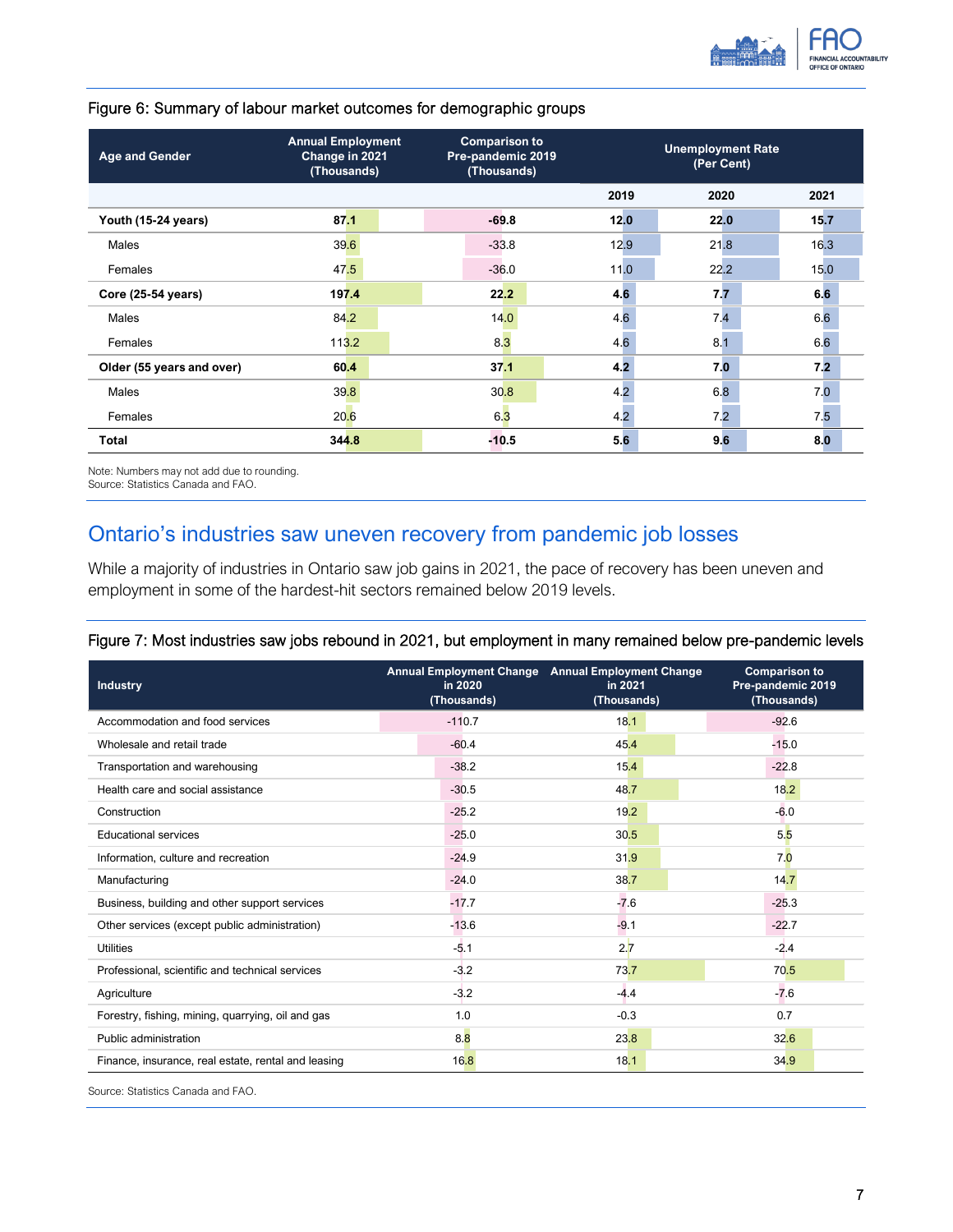

Jobs in the services-producing sector grew by 289,000 (5.2 per cent) in 2021, with the annual employment level remaining just 0.2 per cent below 2019 levels. About two-fifths of the increase in service-sector employment was driven by industries where jobs can be performed remotely such as professional, scientific and technical services (73,700 or 11.1 per cent), public administration (23,800 or 6.2 per cent) and finance, insurance, real estate, rental and leasing (18,100 or 3.0 per cent). These industries saw little to no job loss in the pandemic, and employment in these sectors is well above 2019 levels.

In contrast, employment did not recover to pre-pandemic levels in low-wage industries with close customer contact. Employment in 2021 increased for accommodation and food services (18,100 or 5.4 per cent), wholesale and retail trade (45,400 or 4.4 per cent) and transportation and warehousing (15,400 or 4.3 per cent) – the three hardest-hit industries in 2020. Even with these gains, employment remained below 2019 levels for these industries. Notably, employment in the accommodation and food services industry was the farthest from pre-pandemic levels (92,600 or 20.6 per cent below 2019 level). All job gains in the industry in 2021 were in part-time positions, while full-time employment continued to decline. Employment was below the pre-pandemic level to a smaller extent in wholesale and retail trade (1.4 per cent below 2019 level) and transportation and warehousing (5.8 per cent below 2019 level), reflecting in part a more optimistic business outlook in the sectors.[4](#page-8-0)

Employment in 2021 increased in other industries that were highly affected by the pandemic, including health care and social assistance (48,700 or 5.6 per cent), educational services (30,500 or 5.9 per cent) and information, culture and recreation (31,900 or 11.7 per cent). These industries also saw employment rise above 2019 levels. Job gains in health care and social assistance were driven by a surge in employment related to strong demand for many assisting occupations.<sup>[5](#page-8-1)</sup> The gain in educational services likely reflects the reopening of in-person teaching, while the resumed operation of sporting events and recreational facilities bolstered the recovery in the information, culture and recreation industry.<sup>[6](#page-8-2)</sup>

Business, building and other support services (-7,600 or -2.6 per cent) posted a decline in employment in 2021, the third consecutive year of job loss, while the "other services["7](#page-8-3) sector (-9,100 or -3.2 per cent) recorded lower employment for the second straight year. The continuous decline in the business, building and other support services sector has been affected by ongoing teleworking of employees.

Ontario's goods-producing sector saw employment grow by 55,900 (4.0 per cent) in 2021. Nearly 70 per cent of annual gains were driven by manufacturing (38,700 or 5.2 per cent), the only major goods-producing industry $8$  to have employment above its 2019 levels. The agriculture industry recorded lower employment in 2021, the second consecutive annual job loss, reflecting in part a decline in the number of foreign workers entering Ontario through the Temporary Foreign Workers program.<sup>[9](#page-8-5)</sup>

<span id="page-8-2"></span><sup>6</sup> For details, se[e Labour Force Survey, September 2021.](https://www150.statcan.gc.ca/n1/daily-quotidien/211008/dq211008a-eng.htm)

<span id="page-8-5"></span>[the COVID-19 Pandemic?](https://hillnotes.ca/2021/12/03/the-canadian-agriculture-industry-what-are-the-impacts-of-and-lessons-learned-from-the-covid-19-pandemic/)

<span id="page-8-0"></span><sup>&</sup>lt;sup>4</sup> In the fourth quarter of 2021, a greater proportion of Ontario businesses in wholesale and retail trade and transportation and warehousing industries had a somewhat to very optimistic business outlook over the next 12 months compared to accommodation and food services, according to Statistics Canada's [Canadian Survey on Business Conditions.](https://www150.statcan.gc.ca/t1/tbl1/en/tv.action?pid=3310042601)

<span id="page-8-1"></span><sup>5</sup> Within health occupations in Ontario, the annual average employment in assisting occupations in support of health services such as dental assistant, laboratory assistant, nurse aides, orderlies and patient service associates, and pharmacy technical assistants, grew by 16 per cent in 2021, the fastest pace of annual growth compared to other health occupations.

<span id="page-8-3"></span><sup>&</sup>lt;sup>7</sup> "Other services" includes repair and maintenance; personal and laundry services; religious, grant-making, civic and professional services; and private household services. For details, se[e North American Industry Classification System \(NAICS\) Canada 2017 Version 3.0.](https://www23.statcan.gc.ca/imdb/p3VD.pl?Function=getVD&TVD=1181553)

<span id="page-8-4"></span><sup>&</sup>lt;sup>8</sup> Employment also recovered above the pre-pandemic level in the forestry, fishing, mining, quarrying, oil and gas industry, which employs 0.5 per cent of Ontario workers.<br><sup>9</sup> See [Agriculture and agri-food labour statistics, 2020](https://www150.statcan.gc.ca/n1/daily-quotidien/210517/dq210517b-eng.htm) and The Canadian Agriculture Industry: What Are the Impacts of and Lessons Learned from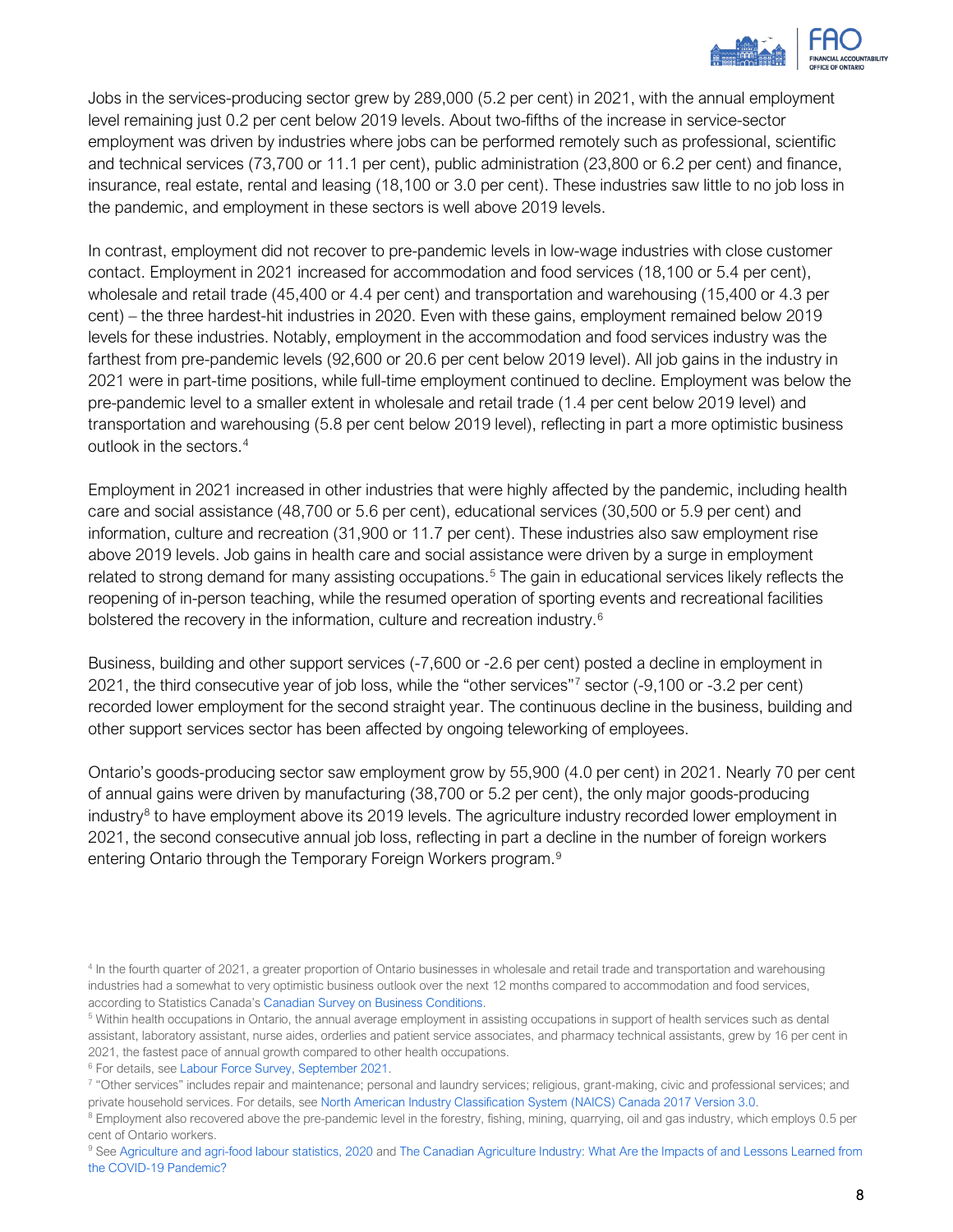

# Most major Ontario cities saw job gains in 2021, but few have recovered to prepandemic levels

While most of Ontario's Census Metropolitan Areas (CMAs)<sup>[10](#page-9-0)</sup> saw job gains in 2021, employment still trailed the 2019 pre-pandemic level for a majority of cities. Only five (London, Peterborough, Guelph, Toronto and Ottawa-Gatineau) of the 16 CMAs saw employment recover to the pre-pandemic annual level. Within these five CMAs, the pace of recovery varied substantially.

London was the only CMA to experience employment growth in both 2020 and 2021. Job gains in health care and social assistance, and educational services industries drove this growth, raising total employment in London 11.4 per cent above the 2019 level. Peterborough had the strongest pace (17.7 per cent) of job rebound in 2021 among the CMAs, lifting the city's employment modestly above the 2019 level. Gains in professional, scientific and technical services helped Guelph employment rise above the pre-pandemic level by 1.3 per cent.

In 2021, jobs rebounded in the province's two largest CMAs, leaving the employment level just above 2019. Ottawa's employment gains were driven by public administration and construction, while Toronto's were driven by higher employment in professional, scientific and technical services, and information, culture and recreation industries.

Despite job growth in 2021, employment in nearly all the other CMAs in Ontario remained below the 2019 level. On a proportional basis, the largest decline in employment over this period occurred in Greater Sudbury (5.6 per cent below 2019) and Brantford (5.1 per cent below 2019). This slow pace of recovery was concentrated among the largest employment sectors in these cities, including wholesale and retail trade, and health care and social assistance in Greater Sudbury, and manufacturing, and wholesale and retail trade in Brantford.

| <b>Census Metropolitan Area</b> | <b>Annual Employment</b><br>Change in 2021<br>(Per Cent) | <b>Comparison to</b><br>Pre-pandemic 2019<br>(Per Cent) | Industry with Slowest Recovery since 2019* |
|---------------------------------|----------------------------------------------------------|---------------------------------------------------------|--------------------------------------------|
| Peterborough                    | 17.7                                                     | 1.8                                                     | Business, building and other               |
| Windsor                         | 10.7                                                     | $-1.4$                                                  | Information, culture and recreation        |
| London                          | 9.9                                                      | 11.4                                                    | Manufacturing                              |
| Guelph                          | 8.5                                                      | 1 <sub>3</sub>                                          | Wholesale and retail trade                 |
| Hamilton                        | 6.1                                                      | $-0.7$                                                  | Manufacturing                              |
| Ottawa-Gatineau, Ontario Part   | 5.7                                                      | 0.1                                                     | Accommodation and food services            |
| Toronto                         | 5.3                                                      | 0.2                                                     | Accommodation and food services            |
| Kitchener-Cambridge-Waterloo    | 5.0                                                      | $-0.4$                                                  | Construction                               |
| St. Catharines-Niagara          | 4.2                                                      | $-2.7$                                                  | Accommodation and food services            |
| Thunder Bay                     | 3.6                                                      | $-2.6$                                                  | Information, culture and recreation        |
| <b>Brantford</b>                | 3.1                                                      | $-5.1$                                                  | Wholesale and retail trade                 |
| Oshawa                          | 2.0                                                      | $-1.6$                                                  | Other services                             |
| Kingston                        | 1.4                                                      | $-3.1$                                                  | Health care and social assistance          |
| <b>Belleville</b>               | 1.4                                                      | $-3.3$                                                  | Business, building and other               |
| <b>Greater Sudbury</b>          | 1.1                                                      | $-5.6$                                                  | Wholesale and retail trade                 |
| <b>Barrie</b>                   | $-2.6$                                                   | $-2.1$                                                  | Business, building and other               |

#### Figure 8: Employment in 11 Census Metropolitan Areas remained below the pre-pandemic level

\*Based on total employment change from 2019 to 2021. Source: Statistics Canada and FAO.

<span id="page-9-0"></span><sup>10</sup> Ontario cities included in this report are based on Statistics Canada's Census Metropolitan Areas (CMAs). Statistics Canada defines a CMA as a large population centre together with adjacent fringe and rural areas that have a high degree of social and economic integration with the centres. A CMA must have a population of at least 100,000. CMA employment data is based on where employees live and not the location of their workplace.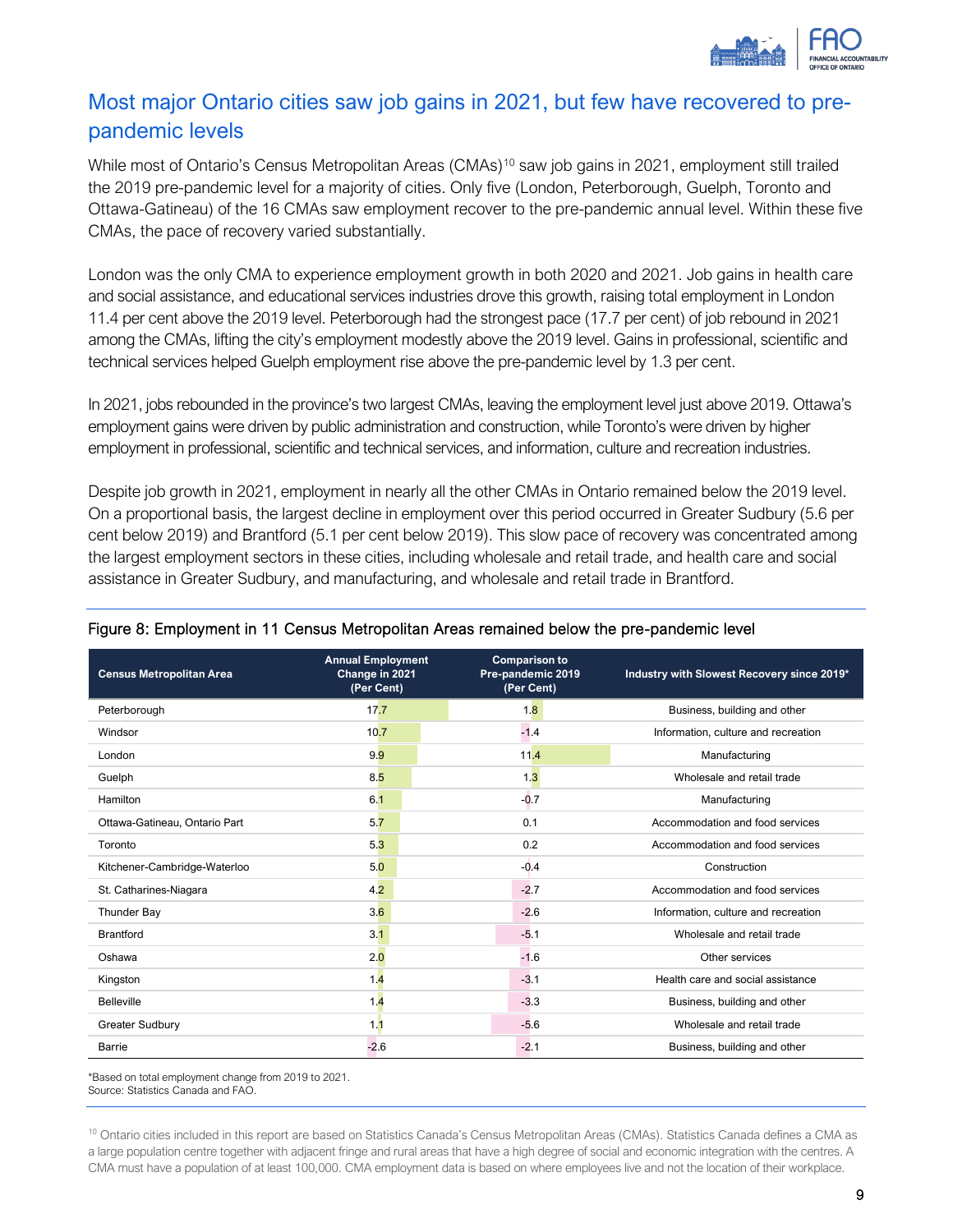

# Labour market performance of Ontario's immigrant and visible minority population

#### Ontario's recent immigrants saw strong rebound in employment

After experiencing a sharper pace of employment loss in 2020, Ontario's core-age  $(25-54)$  landed immigrants<sup>[11](#page-10-0)</sup> had faster (7.6 per cent) employment growth in 2021 compared to their counterparts born in Canada (1.8 per cent). Job gains by landed immigrants represented nearly 60 per cent of the total employment increase for all core-age workers in 2021.

A strong job performance in 2021 lifted the employment of recent immigrants<sup>[12](#page-10-1)</sup> 1.9 per cent above the 2019 prepandemic level. In contrast, long-term immigrants, [13](#page-10-2) who represented a large majority of pre-pandemic total immigrant employment in Ontario, saw a much slower recovery with essentially no job gains over the same period. Employment among those born in Canada remained modestly below prepandemic levels (0.5 per cent lower).

#### The unemployment rate of Ontario's visible minority population declined

The unemployment rate among Ontario's visible minority population trended lower throughout 2021, in tandem with the decline experienced by all other workers. Since July 2020, [14](#page-10-3) the unemployment rate of Ontario's visible minority population declined from 17.4 per cent to 7.4 per cent in December 2021. Over the same period, the unemployment rate of Ontarians who do not identify as indigenous or a visible minority declined from 9.5 per cent to 4.0 per cent. As a result, the unemployment rate gap between visible minority workers and all others narrowed from 7.9 percentage points in July 2020 to 3.4 percentage points in December 2021.

#### Figure 9: Employment among core-age immigrants rebounded strongly in 2021



Figure 10: Unemployment rate continued to decline among visible minority population



<span id="page-10-2"></span><span id="page-10-1"></span><sup>13</sup> Long-term immigrants refers to immigrants who landed in Canada more than 10 years earlier. This group represented nearly 70 per cent of the

<span id="page-10-3"></span>pre-pandemic total landed immigrant employment in Ontario.

<sup>14</sup> Earliest data available, not seasonally adjusted.

<span id="page-10-0"></span><sup>&</sup>lt;sup>11</sup> According to Statistics Canada, a landed immigrant is a person who has been granted the right to live in Canada permanently by immigration authorities. Canadian citizens by birth and non-permanent residents (persons from another country who live in Canada and have a work or study permit, or are claiming refugee status, as well as family members living here with them) are not landed immigrants.<br><sup>12</sup> Recent immigrants refer to immigrants who landed in Canada 5 or less years earlier and those who land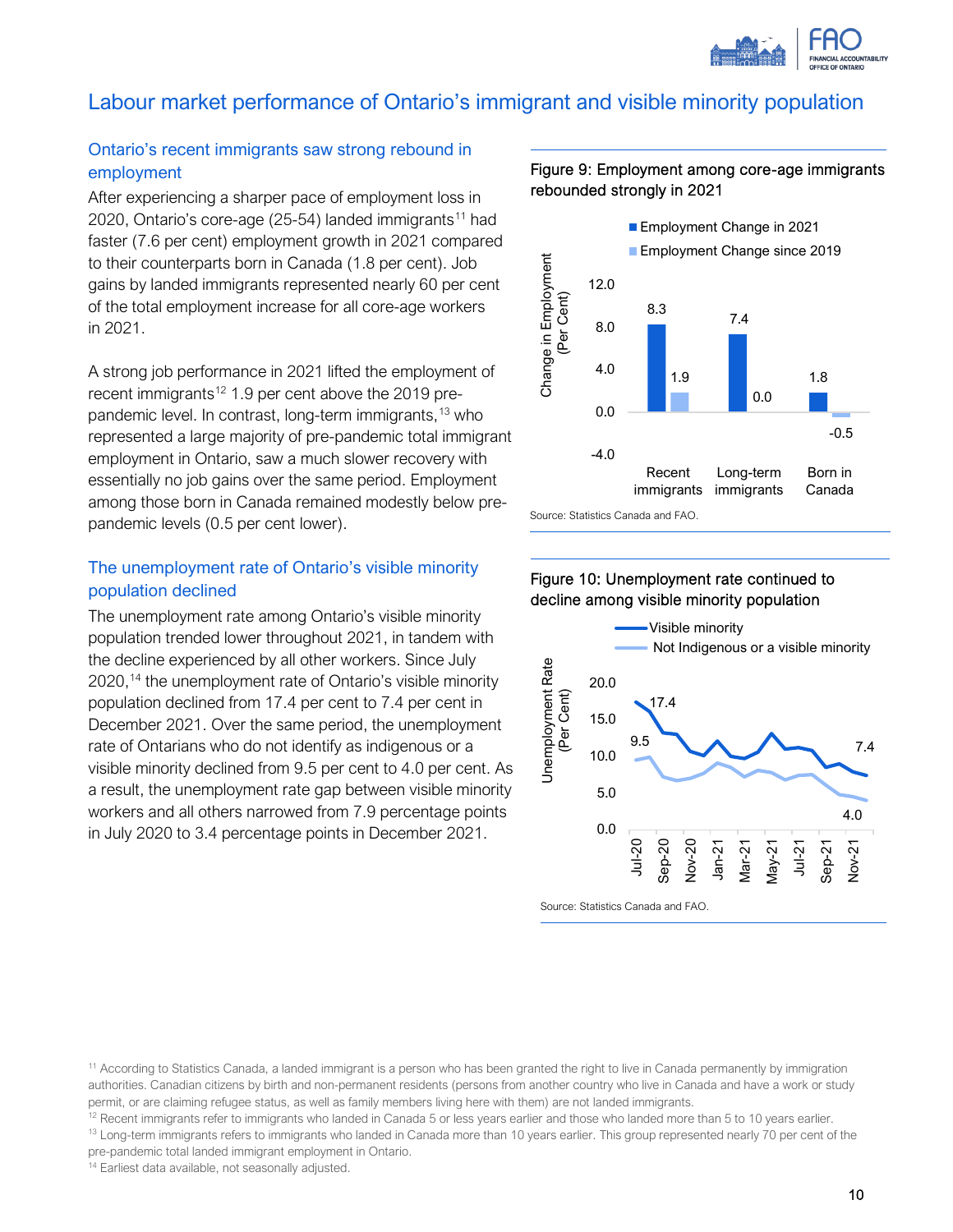

# All provinces experienced employment growth in 2021

On an average annual basis, all provinces experienced employment gains in 2021. Ontario (4.9 per cent) recorded the fourth largest pace of job gains, trailing British Columbia (6.6 per cent), Nova Scotia (5.4 per cent) and Alberta (5.1 per cent).

| <b>Province</b>                    | <b>Annual Employment</b><br>Change in 2021<br>(Per Cent) | <b>Comparison to</b><br>Pre-pandemic 2019<br>(Per Cent) |
|------------------------------------|----------------------------------------------------------|---------------------------------------------------------|
| <b>British Columbia</b>            | 6.6                                                      | $-0.4$                                                  |
| Nova Scotia                        | 5.4                                                      | 0.5                                                     |
| Alberta                            | 5.1                                                      | $-1.8$                                                  |
| <b>Ontario</b>                     | 4.9                                                      | $-0.1$                                                  |
| Quebec                             | 4.1                                                      | $-0.9$                                                  |
| Manitoba                           | 3.6                                                      | $-0.3$                                                  |
| <b>Prince Edward Island</b>        | 3.5                                                      | 0.3                                                     |
| Newfoundland and Labrador          | 2.9                                                      | $-3.0$                                                  |
| Saskatchewan                       | 2.6                                                      | $-2.2$                                                  |
| <b>New Brunswick</b>               | 2.5                                                      | $-0.2$                                                  |
| Canada                             | 4.8                                                      | $-0.6$                                                  |
| Source: Statistics Canada and FAO. |                                                          |                                                         |

#### Figure 11: Ontario experienced the fourth fastest pace of job gains among all the provinces in 2021

On an annual average basis, 2021 employment in most provinces remained below the pre-pandemic 2019 level. Only two provinces – Prince Edward Island (0.3 per cent) and Nova Scotia (0.5 per cent) – saw higher employment compared to 2019. Ontario ranked third in terms of employment recovery compared to 2019, with jobs remaining 0.1 per cent lower. The job recovery pace was particularly slow in Newfoundland and Labrador (-3.0 per cent), Saskatchewan (-2.2 per cent) and Alberta (-1.8 per cent).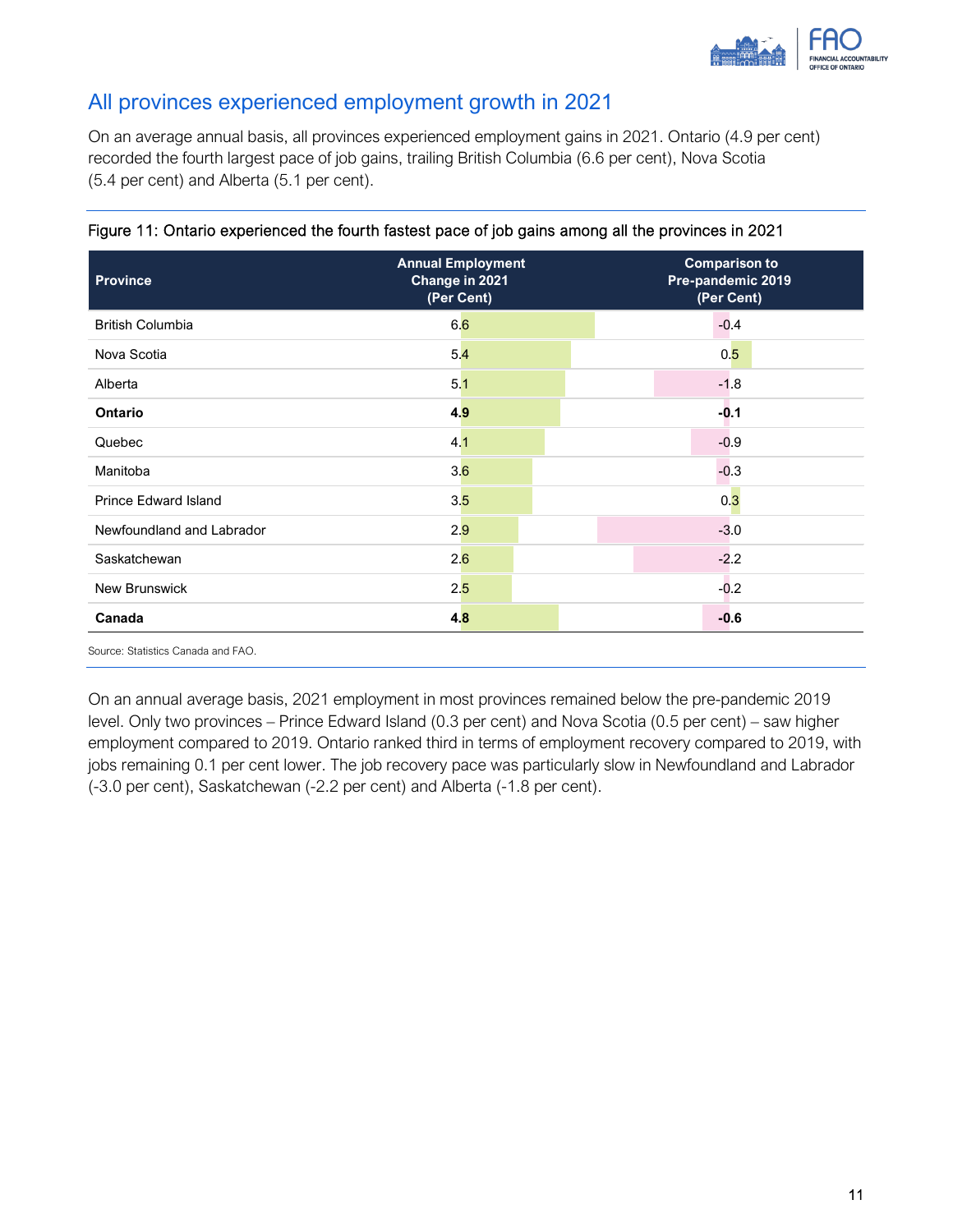

#### The lingering effects of the pandemic continue to cause labour market challenges



#### Shifting skill requirements





### Job growth slow in some sectors despite record vacancies <br>
Employers in several industries have faced increased

| Accommodation and food services                               | 151.0 |  |  |
|---------------------------------------------------------------|-------|--|--|
| Construction                                                  | 82.4  |  |  |
| Manufacturing                                                 | 75.9  |  |  |
| Professional, scientific and technical                        | 73.3  |  |  |
| Health care and social assistance                             | 71.2  |  |  |
| Public administration                                         | 69.3  |  |  |
| Information, culture and recreation                           | 53.5  |  |  |
| Finance, insurance, real estate                               | 48.5  |  |  |
| Business, building and other                                  | 46.3  |  |  |
| Transportation and warehousing                                | 43.7  |  |  |
| <b>Educational services</b>                                   | 40.1  |  |  |
| Utilities                                                     | 36.3  |  |  |
| Wholesale and retail trade                                    | 36.0  |  |  |
| Other services                                                | 26.2  |  |  |
| Agriculture and other primary                                 | 5.9   |  |  |
| Change in Job Vacancies from Q3 2019 to Q3 2021<br>(Per Cent) |       |  |  |

- Long-term unemployment elevated<br>
 Even though Ontario's total employment recovered very close to pre-pandemic levels, the share of unemployed individuals who did not have a job for six months or longer climbed to its highest point since the early 1990s.
	- Over 28 per cent of the total unemployed Ontarians remained out of work for six months or longer. More than half of this group were unemployed for a year or longer.
	- Long-term detachment from the labour market can result in skill erosion and make reemployment more difficult for job searchers. This could also slow the overall recovery in the labour market.<sup>[15](#page-12-0)</sup>
	- Since 2019, employment gains have been concentrated in positions that usually require a university education (8.3 per cent or 196,900) while losses were observed in occupations that usually require less education.<sup>[16](#page-12-1)</sup>
	- Within specific occupations that saw strong job growth since 2019, the importance of "softer skills" such as active learning, reading comprehension, writing, complex problem solving, as well as specialized technical skills like programming and operations analysis increased.[17](#page-12-2)
	- A shift in demand for these skills could put Ontarians with lower education levels or fewer resources to upgrade their skills at a higher risk of job displacement.<sup>[18](#page-12-3)</sup>
	- challenges in hiring new workers, resulting in sharply higher job vacancies coupled with weak employment growth in 2021.
	- Despite record job vacancies, accommodation and food services had the slowest employment growth since 2019. This could partly reflect workers switching to other industries amid health concerns and repeated pandemic-related restrictions that have affected business operations. [19](#page-12-4) Imbalances in other sectors could reflect skill shortages or geographic mismatch between vacancies and workers.<sup>[20](#page-12-5)</sup>
	- Small businesses could face heightened hiring challenges, especially in accommodation and food services. [21](#page-12-6) Persistent labour shortages could be detrimental to productivity and competitiveness in the broader economy.

- <span id="page-12-0"></span><sup>15</sup> See Ontario's long-term unemployed individuals section in the Appendix and [Canadian Labour Market Dynamics During COVID-19.](https://clef.uwaterloo.ca/wp-content/uploads/2021/07/CLEF-037-Jones-_et_al.pdf) <sup>16</sup> Occupations were classified based on [National Occupational Classification \(NOC\) matrix.](https://noc.esdc.gc.ca/Structure/Matrix)
- 
- <span id="page-12-2"></span><span id="page-12-1"></span><sup>17</sup> Se[e Labour Force Survey, December 2021.](https://www150.statcan.gc.ca/n1/daily-quotidien/220107/dq220107a-eng.htm?HPA=1)

- <span id="page-12-4"></span>administrative assistance, marketing and installation and maintenance.<br><sup>20</sup> See Job vacancies, third quarter 2021.
- <span id="page-12-5"></span>

<span id="page-12-6"></span><sup>21</sup> Almost all (99 per cent) of the businesses in the accommodation and food services industry in Ontario are small business with less than 100 employees. See [Canadian Business Counts, with employees, June 2021.](https://www150.statcan.gc.ca/t1/tbl1/en/tv.action?pid=3310039501)

Source: Statistics Canada and FAO.

<span id="page-12-3"></span><sup>18</sup> See [Canadian Labour Market Dynamics During COVID-19.](https://clef.uwaterloo.ca/wp-content/uploads/2021/07/CLEF-037-Jones-_et_al.pdf) For a discussion on reskilling activities of displaced workers, see Fine tuning or re-skilling? Educational [strategies of prime-aged displaced workers.](https://www150.statcan.gc.ca/n1/en/pub/36-28-0001/2022001/article/00005-eng.pdf?st=lVTlN53L)<br><sup>19</sup> According t[o indeed hiring lab,](https://www.hiringlab.org/en-ca/2021/06/28/food-services-job-postings-soar/) by mid-June 2021, job seekers with the most recent experience in the sector are looking for jobs in other sectors such as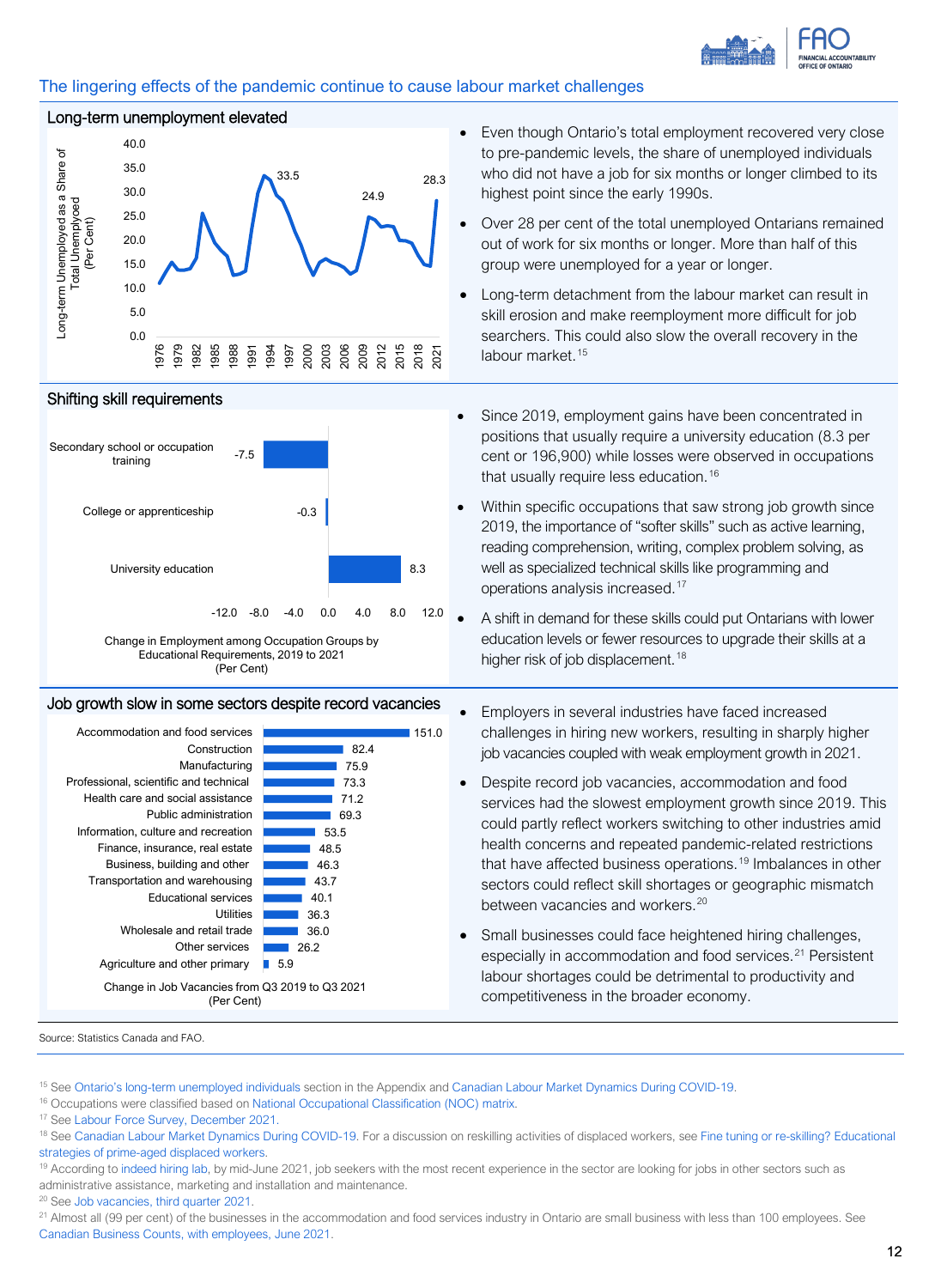

# Update on January 2022 labour market

Since early 2020, the pace of job growth in Ontario has been highly affected by the pandemic, with significant job losses during lockdowns followed by rapid gains as the economy reopened. The swift spread of the Omicron variant prompted the Ontario government to enact select restrictions in January 2022. As a result, employment fell sharply in January, down 145,700 (or -1.9 per cent) compared to December, while the unemployment rate jumped from 6.1 per cent to 7.3 per cent.

With the reopening of the economy underway in February, employment is expected to rebound quickly in coming months. Statistics Canada's report on February labour market data will be released on March 11.





Note: Actual number of confirmed positive COVID-19 cases during the Omicron wave is likely higher than reported due to testing difficulties. Waves in this chart are defined by virus outbreaks that prompted the government to enact restrictions. Source: Statistics Canada, Ontario Data Catalogue and FAO.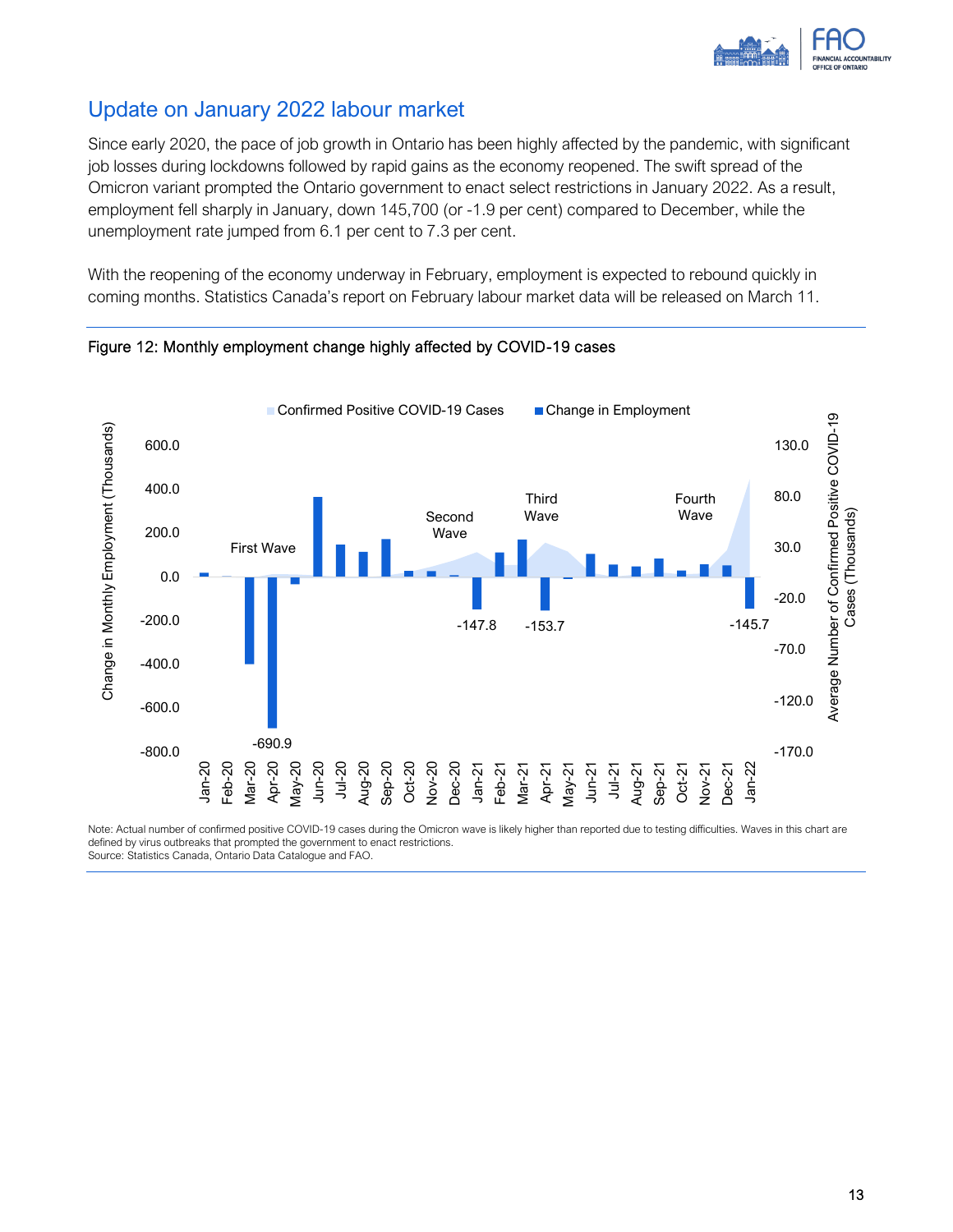

# Appendix

### Ontario's long-term unemployed individuals

<span id="page-14-0"></span>

| Ontario's long-term unemployed   | 2019<br>(Thousands) | 2021<br>(Thousands) | Change from<br>2019 to 2021<br>(Thousands) | Change from 2019<br>to 2021<br>(Per Cent) |
|----------------------------------|---------------------|---------------------|--------------------------------------------|-------------------------------------------|
| Total                            | 66.1                | 181.5               | 115.4                                      | 174.6                                     |
| By duration of unemployment      |                     |                     |                                            |                                           |
| For 6 months to less than 1 year | 31.0<br>$(46.9\%)$  | 76.6<br>$(42.2\%)$  | 45.6                                       | 147.1                                     |
| For 1 year                       | 16.2                | 44.7                | 28.5                                       | 175.9                                     |
|                                  | (24.5%)             | (24.6%)             |                                            |                                           |
| For more than 1 year             | 18.9                | 60.3                | 41.4                                       | 219.0                                     |
|                                  | (28.6%)             | $(33.2\%)$          |                                            |                                           |
| By gender                        |                     |                     |                                            |                                           |
| Males                            | 36.9                | 103.9               | 67.0                                       | 181.6                                     |
|                                  | $(55.8\%)$          | (57.2%)             |                                            |                                           |
| Females                          | 29.2                | 77.6                | 48.4                                       | 165.8                                     |
|                                  | $(44.2\%)$          | $(42.8\%)$          |                                            |                                           |
| By age group                     |                     |                     |                                            |                                           |
| Youth (15-24 years)              | 8.9                 | 28.9                | 20.0                                       | 224.7                                     |
|                                  | $(13.5\%)$          | $(15.9\%)$          |                                            |                                           |
| Core (25-54 years)               | 39.2                | 104.7               | 65.5                                       | 167.1                                     |
|                                  | (59.3%)             | (57.7%)             |                                            |                                           |
| Older (55 years and over)        | 18.0                | 47.9                | 29.9                                       | 166.1                                     |
|                                  | (27.2%)             | $(26.4\%)$          |                                            |                                           |

Note: Numbers in parenthesis show the proportion of long-term unemployment in each group. Source: Statistics Canada and FAO.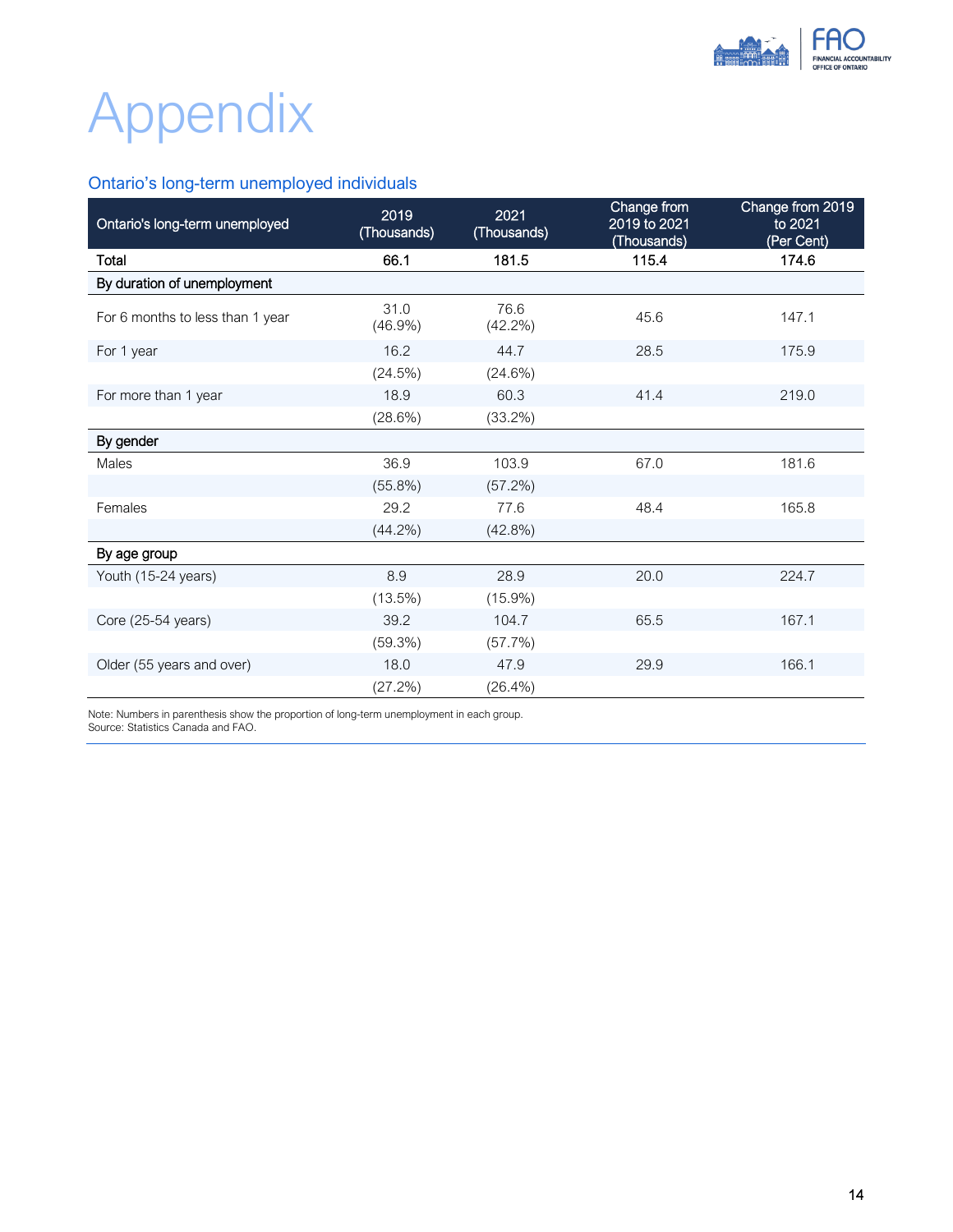

#### Monthly employment trend in 2020-2021 by demographic groups

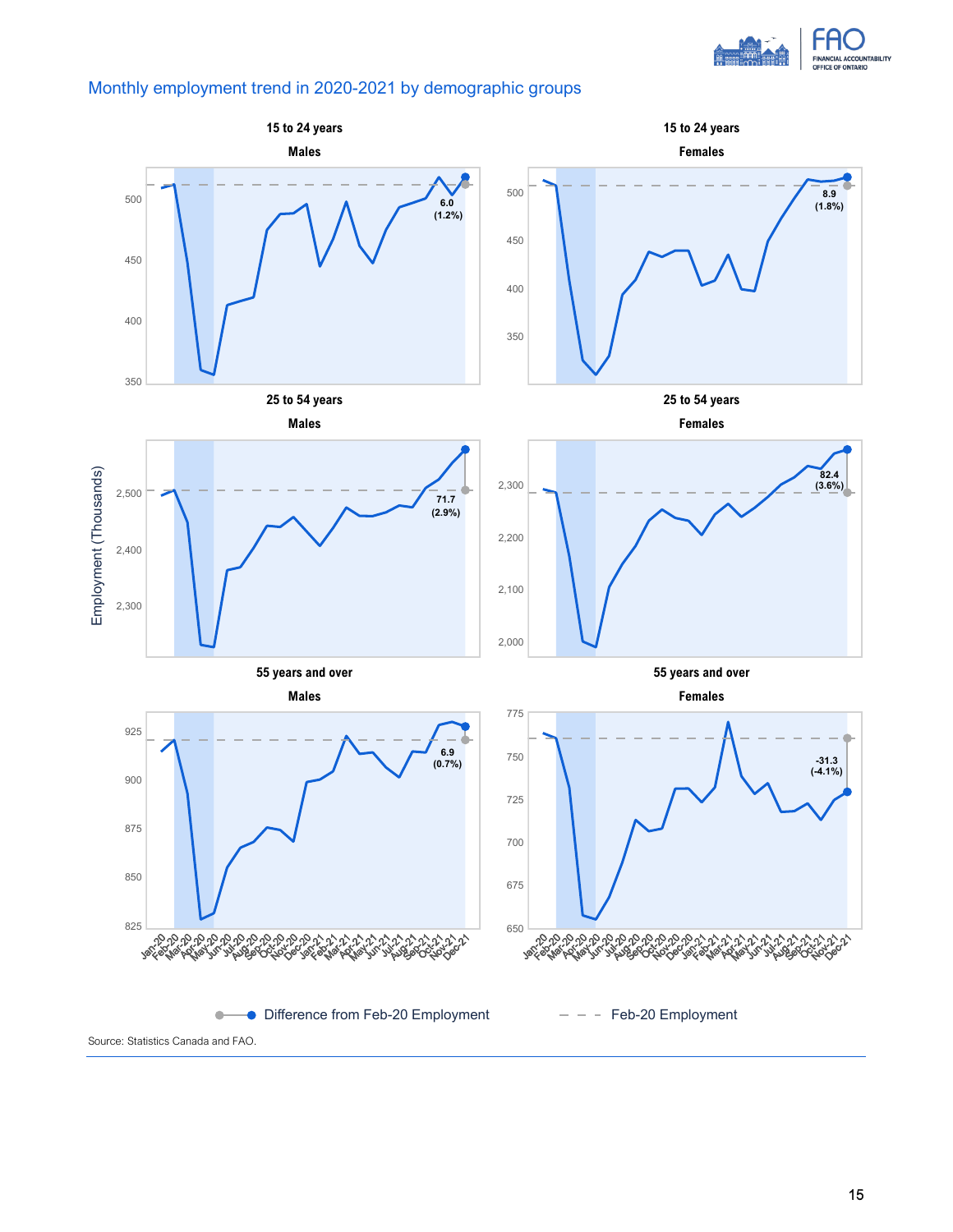

#### Monthly employment trend in 2020-2021 by job types



Source: Statistics Canada and FAO.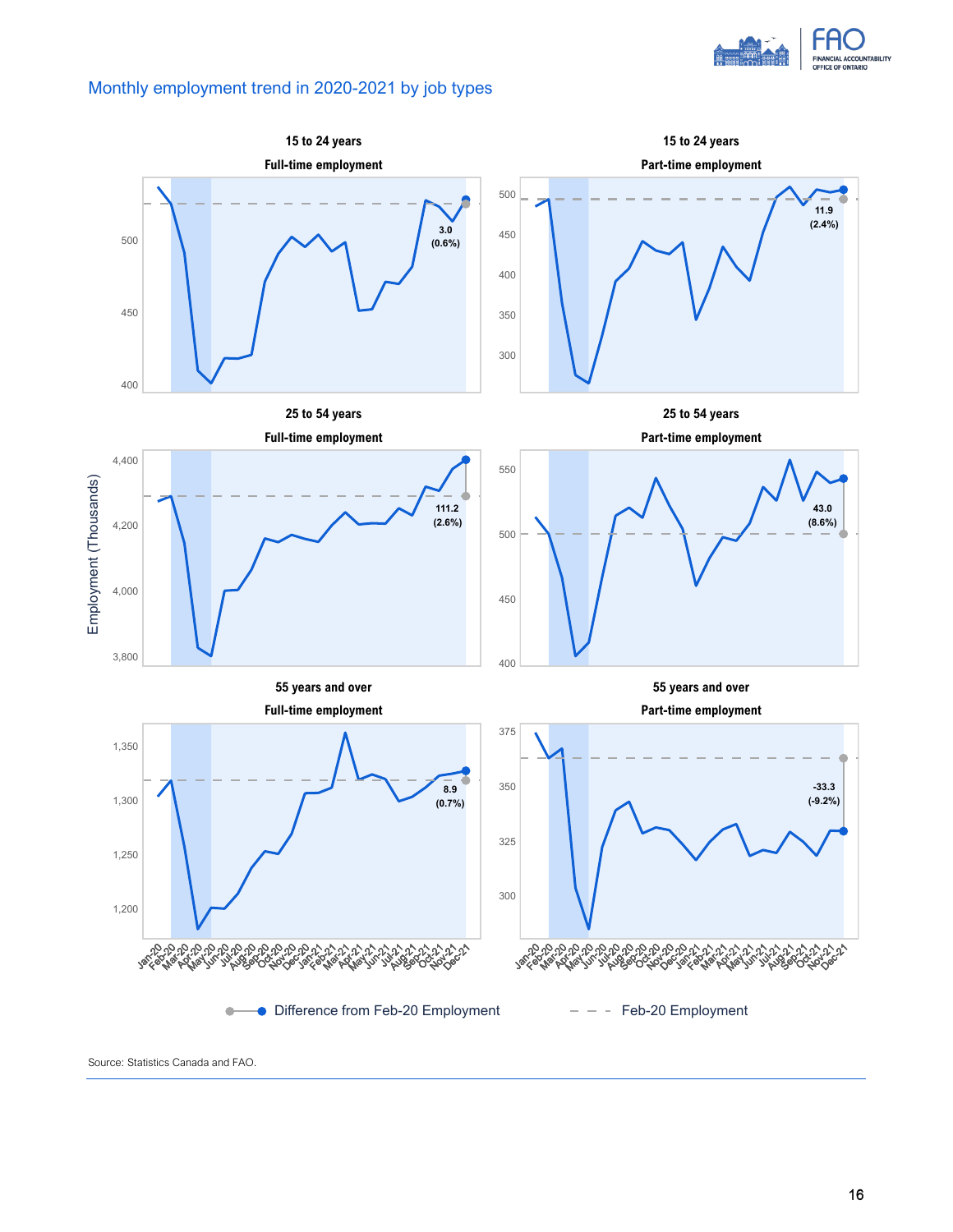

#### Monthly employment trend in 2020-2021 by industry



Source: Statistics Canada and FAO.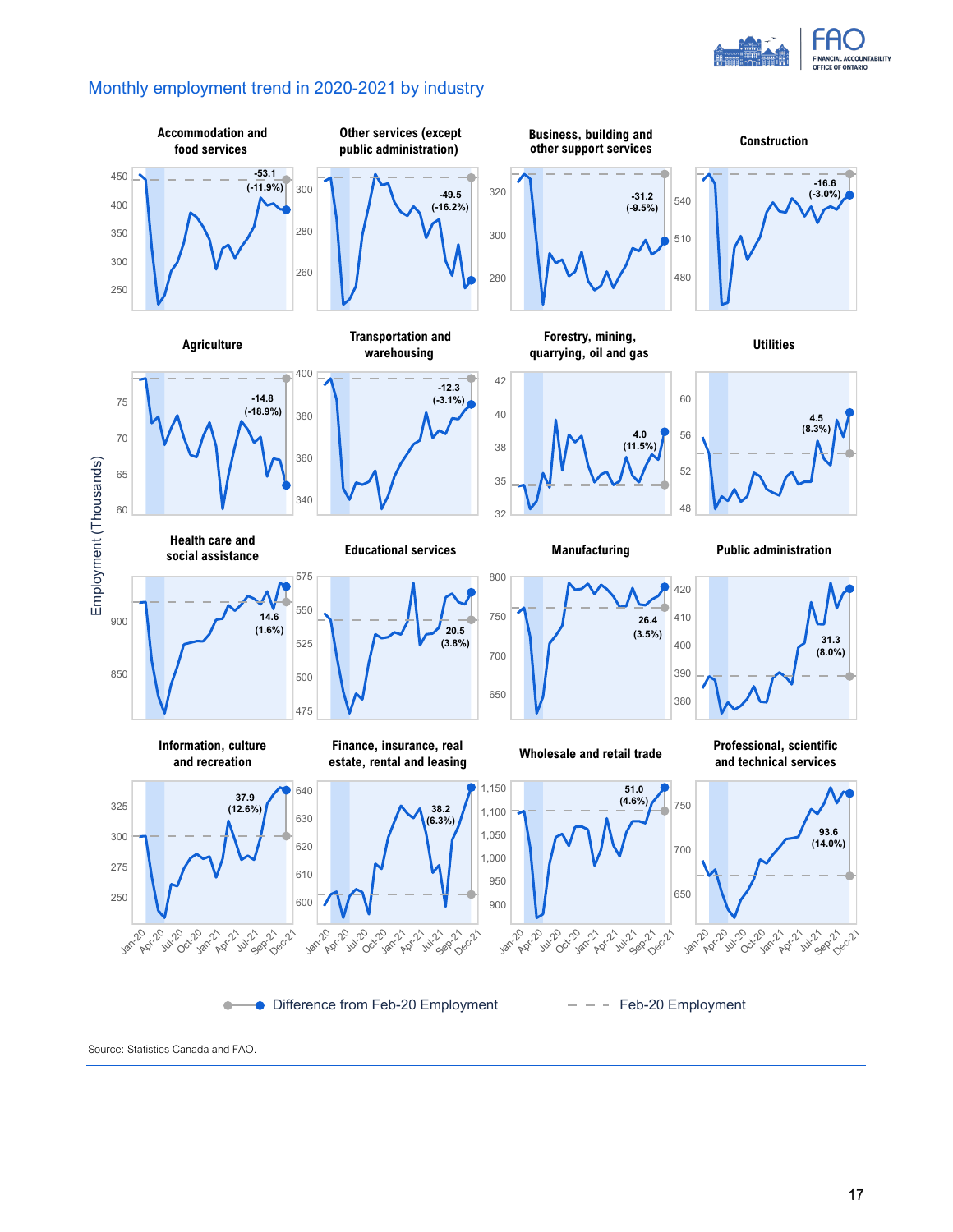

### Monthly employment trend in 2020-2021 by Ontario's Census Metropolitan Areas (CMAs)



Note: Monthly figures for CMAs are three-month moving averages, seasonally adjusted. Source: Statistics Canada and FAO.